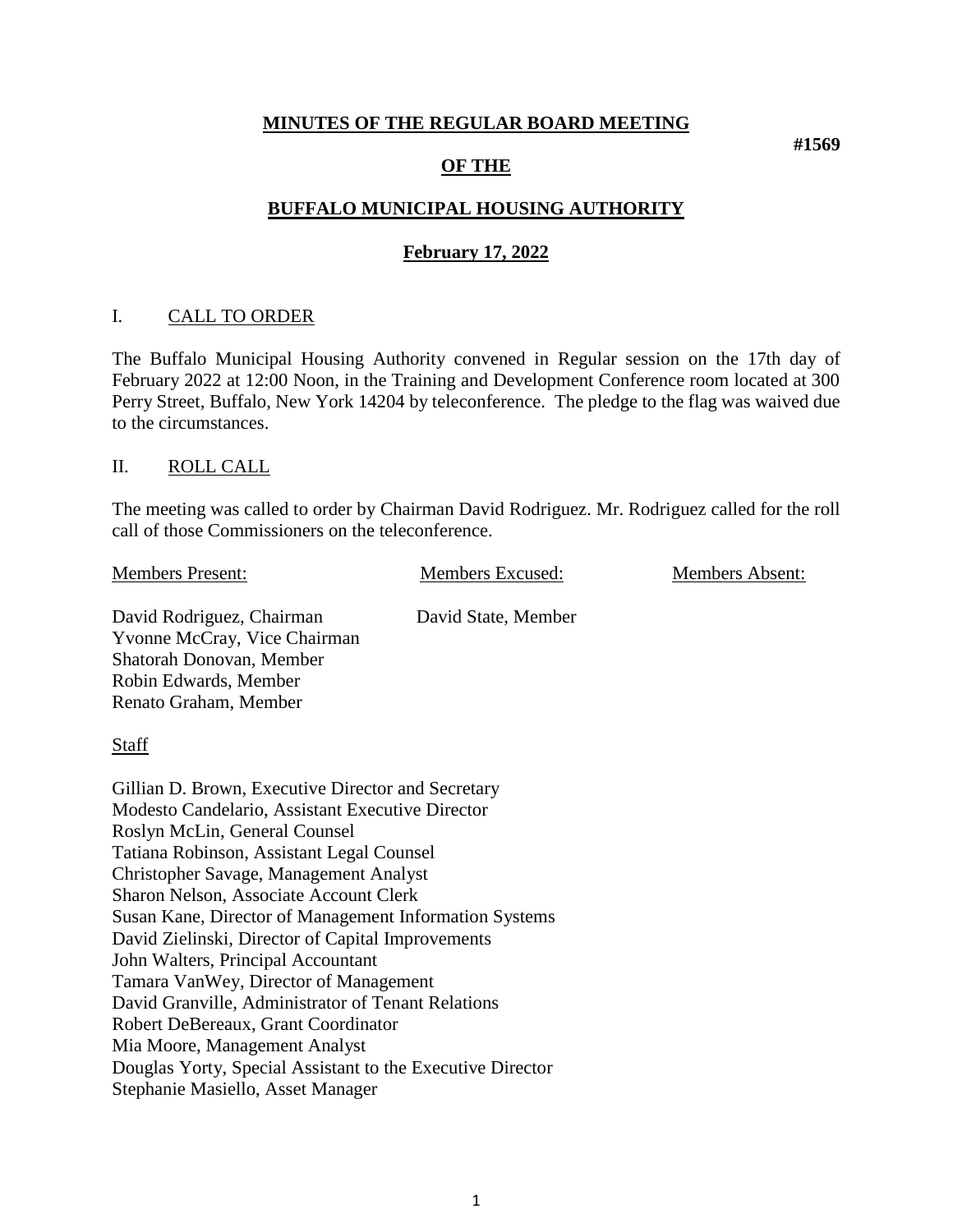## **Others**

Nadine Marrero, Bridges Development Raine Schreiner, CVR Associates Connie Stroh, CVR Associates Malcolm Ertha, Comptroller's Office Laurie Finn, M&T Bank Emily Robinson, President of Ken/Lang Resident Counsel Carol Burns Ken Paulin

There were also other individuals who sign into the meeting on the Zoom link provided on the BMHA website who were able to listen but not speak.

# III. APPROVAL OF THE AGENDA

Ms. McCray made a motion to accept the Agenda for today's meeting; Ms. Edwards seconded. The motion was carried unanimously.

## IV. APPROVAL OF THE MINUTES

Ms. McCray made a motion to approve the Minutes from the Regular Board Meeting of January 20, 2022; Ms. Edwards seconded. Ms. Edwards made a motion that the minutes be amended regarding Resolution 2022.01.20.**1** *To Approve the Annual Licensing Fees for the Yardi Systems Voyager 7s and Rent Café Bundle.* She stated she would like it noted that residents would be able to make online payments or through an app to pay their rent and per the presentation this would be available by the end of the BMHA fiscal year June 30, 2022. Ms. Edwards motioned the minutes be amended to include said changes; Ms. McCray seconded. The motion to approve the amended minutes was passed. The Amended Minutes for January 20, 2022 were thereupon duly adopted.

## V. RESOLUTIONS

#### 2022.02.17.**1** *To Approve the Executive Director to Execute a Two-Year Contract With Two (2) One-Year Extensions With the Kenfield-Langfield Resident Council Corporation, a Recognized Resident Management Corporation, for an amount Not To Exceed \$196,350 Per Year.*

Submitted by Roslyn L. McLin, General Counsel Systems to Authority Commissioners. Ms. McCray made a motion to approve this item; Mr. Graham seconded. After discussion, Ms. McCray motioned to table this item; Ms. Edwards seconded. The motion to table this item was carried unanimously.

2022.02.17.**2** *To Approve Change Order Number 1 to the Contract with All State General Contracting, Inc. for Exterior Repairs at Langfield & Roof Replacement at the Martha Mitchell Center.*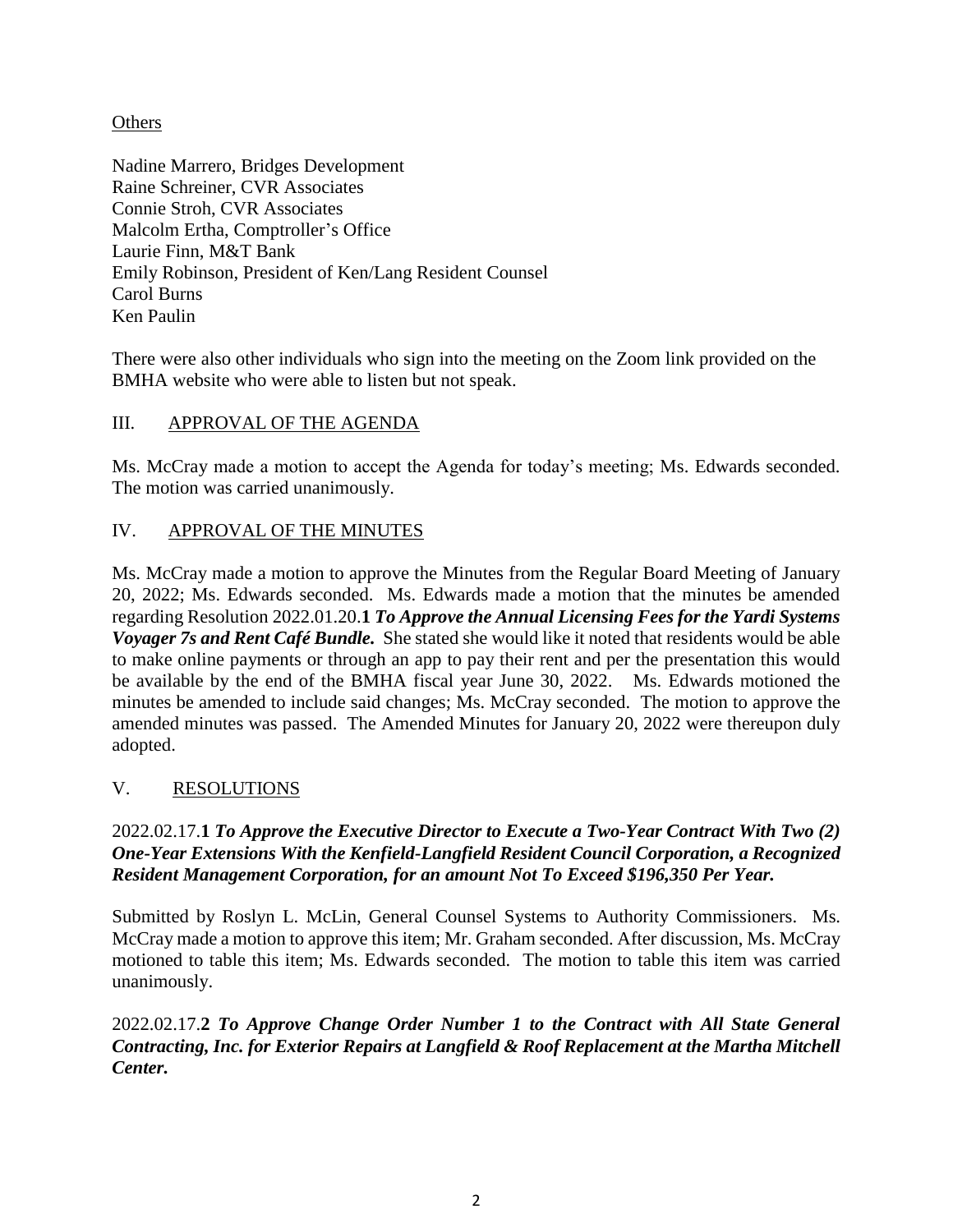Submitted by Modesto Candelario, Assistant Executive Director to Authority Commissioners. Ms. McCray made a motion to approve this item, Mr. Graham seconded. After discussion, the motion to approve was carried unanimously.

# 2022.02.17.**3** *To Approve Change Order Number 2 to the Contract with Precision Safety Systems for the Fire Restoration at 358-364 Grove Street at LaSalle Courts.*

Submitted by Modesto Candelario, Assistant Executive Director to Authority Commissioners. Ms. McCray made a motion to approve this item, Ms. Donovan seconded. After discussion, the motion to approve was carried unanimously.

## 2022.02.17.**4** *To Approve Change Order Number 1 to the Contract with DMYLES Inc. for BMHA Job No. 20-05 ST-CF Site Improvements at Five (5) Developments – Schwab Terrace*

Submitted by Modesto Candelario, Assistant Executive Director to Authority Commissioners. Ms. McCray made a motion to approve this item, Mr. Graham seconded. During discussion, there was a question to when this project would be completed and that the minutes reflect the time given. It was stated that this project is projected to be completed by July 1, 2022. The motion to approve this item was carried unanimously.

# VI. INFORMATIONAL ITEMS *(Receive and File)*

Submitted by various departments to Authority Commissioners, was a. Occupancy Report b. Public Safety Report; c. Buffalo Police Department CPO Report; d. Work Order Analysis & Work Order Completions and e. Status of Litigation Cases.

Ms. McCray made a motion to accept Informational Items a. – e.; Ms. Edwards seconded; the motion to approve the items to be received and filed was carried unanimously.

## VII. OTHER AUTHORITY MATTERS

Ms. Edwards made a motion to schedule the next Regular Board Meeting of the Authority for March 17, 2022 at 12:00 Noon in the Training and Development Conference room located at 300 Perry Street, Buffalo, NY 14204. Ms. McCray seconded. The motion for the next scheduled Regular Board meeting for March 17, 2022 was carried unanimously.

## VIII. EXECUTIVE SESSION

None

## IX. ADJOURNMENT

There being no further business to come before the Authority, Ms. Edwards made a motion to adjourn the meeting; Mr. Graham seconded. The motion was carried unanimously.